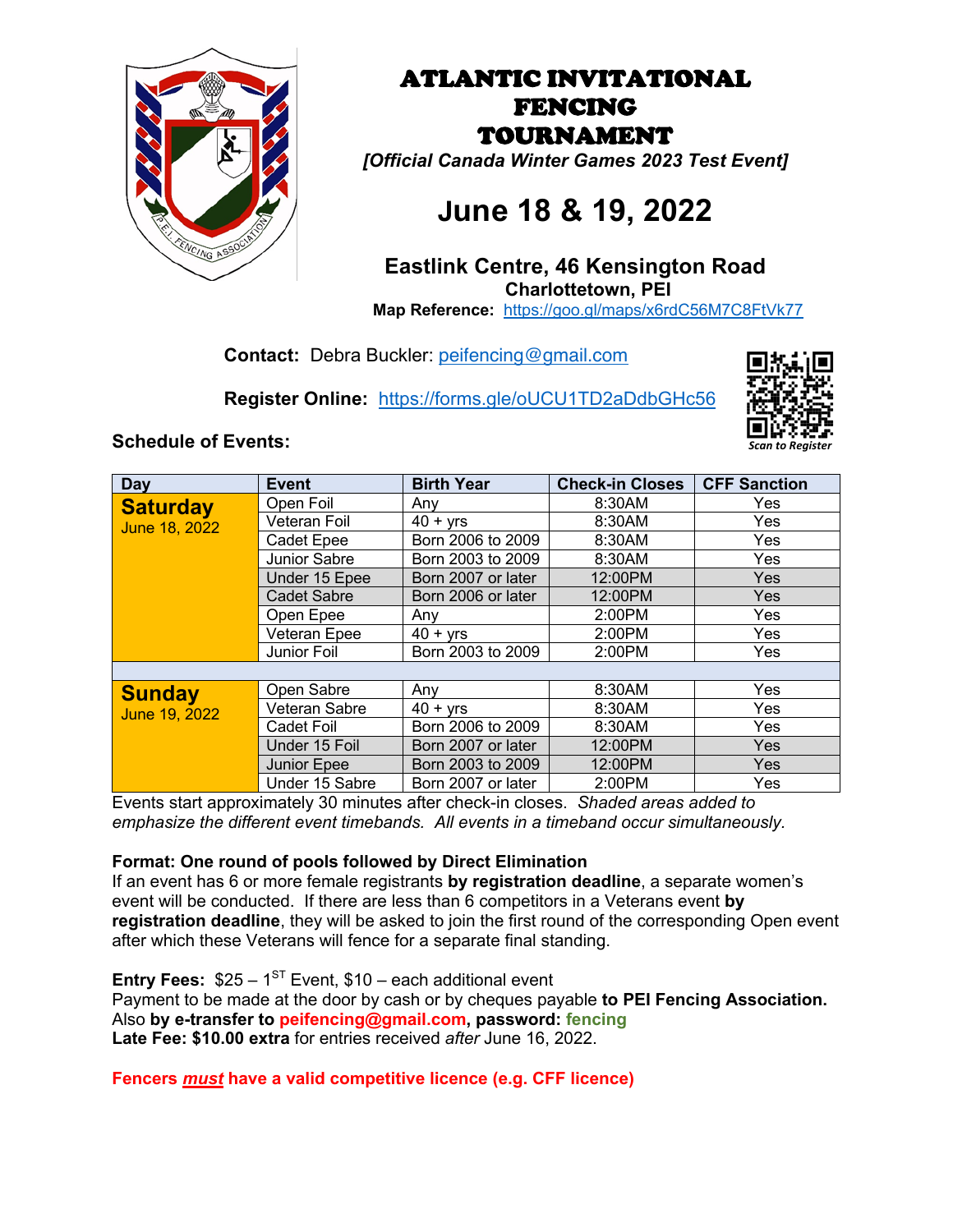#### **EQUIPMENT CHECK:**

Equipment check will be done **half an hour** before the event. **Complete** fencing uniform including breeches, sous-plastron are a requirement for all fencers, conductive bibs for all foil competitors, as are electric sabre masks & manchettes for all sabreurs.

#### **CANTEEN:**

We are told that the Eastlink Centre will make its snack kiosk available during our tournament days. However, you should still pack some food, just in case!

#### **SOIRḖE:**

We are trying to revive a long-lost tradition of having a friendly gathering after the first day of competition. Hope we can bring this about – please indicate your support of the idea *on your online registration form*!

#### **ACCOMMODATION HINTS:**

Please take note of the information below which lists several possibilities regarding accommodations in Charlottetown.

**At entrance to city travelling east from the Confederation Bridge, in sequence: 1.) Hampton Inn & Suites (902-368-3551); 2.) Holiday Inn Express (902-892-1201); 3.) Comfort Inn (902-566-4424; 4.) Canada's Best Value Inn & Suites (902-892-2481); 5.) Rodd Royalty (see pricing below) 902-894-8566.**

**Downtown: Rodd Charlottetown (see below) 902-894-7371; Quality Inn & Suites (833-435-0392; Delta 902-566-2222; Charlottetown Inn & Conference Centre 902-892-2461**

**Accommodation is also available at UPEI (902-566-0952) and Holland College (902-367-7702).**

**Preferred Corporate Rates** January 1 - December 31, 2022 2023 Canada Games - NLRA 50+

| <b>Rodd Charlottetown</b>                 | Jan 1 - Jun 30 | <b>Jul 1 - Aug 31</b> | Sep 1 - Dec 31 |
|-------------------------------------------|----------------|-----------------------|----------------|
| <b>Standard Queen or Two Doubles</b>      | \$79           | \$99                  | \$79           |
| <b>Executive Queen</b>                    | \$89           | \$109                 | \$89           |
| <b>Rodd Royalty (Includes breakfast)</b>  | Jan 1-Jun 30   | <b>Jul 1 - Aug 31</b> | Sep 1 - Dec 31 |
| <b>Standard Queen/King or Two Doubles</b> | \$79           | \$99                  | \$79           |
| <b>Standard w/ Two Queen Beds</b>         | \$89           | \$109                 | \$89           |

#### **Terms and Conditions**

o The rates will be activated when an agreement is signed and received by Rodd Hotels and Resorts Sales Manager.

- o Rates are based on single and/or double occupancy.
- o Agreed supplements for upgraded rooms have been provided however in the event these room types are not available, we will endeavor to offer an alternative room type with appropriate upgrade charge.
- o Two children, under the age of 14yrs of age will be accommodated for free when sharing accommodation with 1 or 2 paying adults.
- $\circ$ Rates are quoted on a per room, per night basis.
- Corporate rates are net and are non-commissionable.
- Corporate rates are not applicable to sport, group, conference and or wedding booking/blocks, and cannot  $\circ$ be used in conjunction with any other offer or promotion.
- o Rates are not applicable or are offered to friends and family of employees- only employees of the contracted company.
- o Where multiple rooms are booked under the same name or company, individual names of employees must be provided prior to check-in.
- $\circ$ Rates are subject to applicable taxes.

o A credit card or email confirmation will be required to guarantee each reservation and failure to provide this could result in your room being released after 4pm. The hotel reserves the right to release any tentative room reservations.

- o No charge will be made for cancellations made prior to 4pm the day of arrival.
- o In the event of a non-arrival, the first night's rate will be charged.